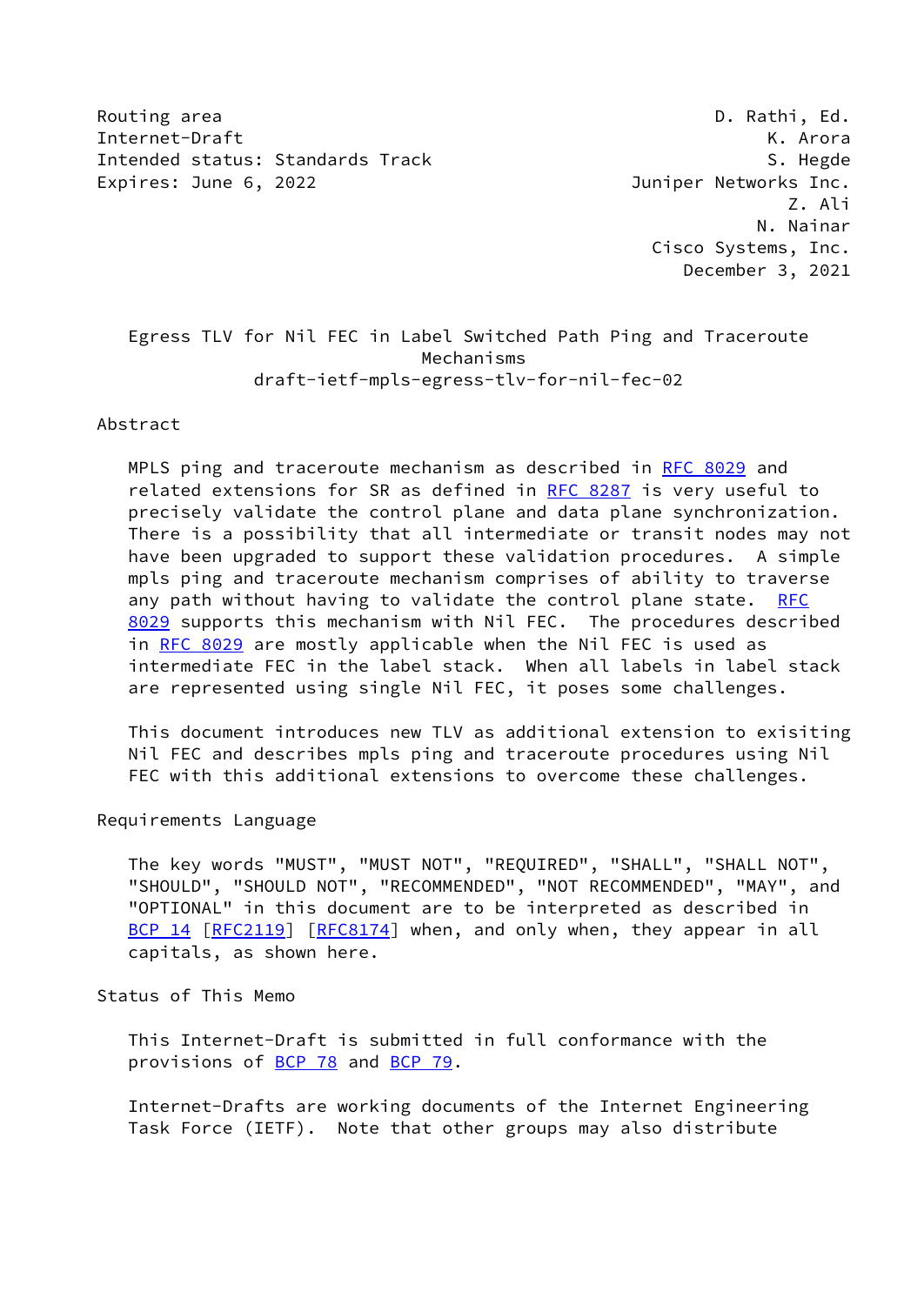# Internet-Draft Egress TLV for Nil FEC December 2021

 working documents as Internet-Drafts. The list of current Internet- Drafts is at<https://datatracker.ietf.org/drafts/current/>.

 Internet-Drafts are draft documents valid for a maximum of six months and may be updated, replaced, or obsoleted by other documents at any time. It is inappropriate to use Internet-Drafts as reference material or to cite them other than as "work in progress."

This Internet-Draft will expire on June 6, 2022.

Copyright Notice

 Copyright (c) 2021 IETF Trust and the persons identified as the document authors. All rights reserved.

This document is subject to **[BCP 78](https://datatracker.ietf.org/doc/pdf/bcp78)** and the IETF Trust's Legal Provisions Relating to IETF Documents [\(https://trustee.ietf.org/license-info](https://trustee.ietf.org/license-info)) in effect on the date of publication of this document. Please review these documents carefully, as they describe your rights and restrictions with respect to this document. Code Components extracted from this document must

 include Simplified BSD License text as described in Section 4.e of the Trust Legal Provisions and are provided without warranty as described in the Simplified BSD License.

Table of Contents

|                                                | $\overline{3}$ |
|------------------------------------------------|----------------|
| 2.                                             | $\overline{4}$ |
| 3.                                             | $\overline{4}$ |
| 4.                                             | $\overline{5}$ |
| 4.1. Sending Egress TLV in MPLS Echo Request   | $\overline{5}$ |
| 4.2. Receiving Egress TLV in MPLS Echo Request | 6              |
| 5.                                             | $\mathbf I$    |
| 6.                                             | $\mathbf{Z}$   |
|                                                | $\mathbf{I}$   |
| 7.1.                                           | $\mathbf I$    |
|                                                | 8              |
|                                                | 8              |
| 9.                                             | 8              |
| Normative References<br>9.1.                   | 8              |
| Informative References<br>9.2.                 | 9              |
| Authors' Addresses                             | 9              |
|                                                |                |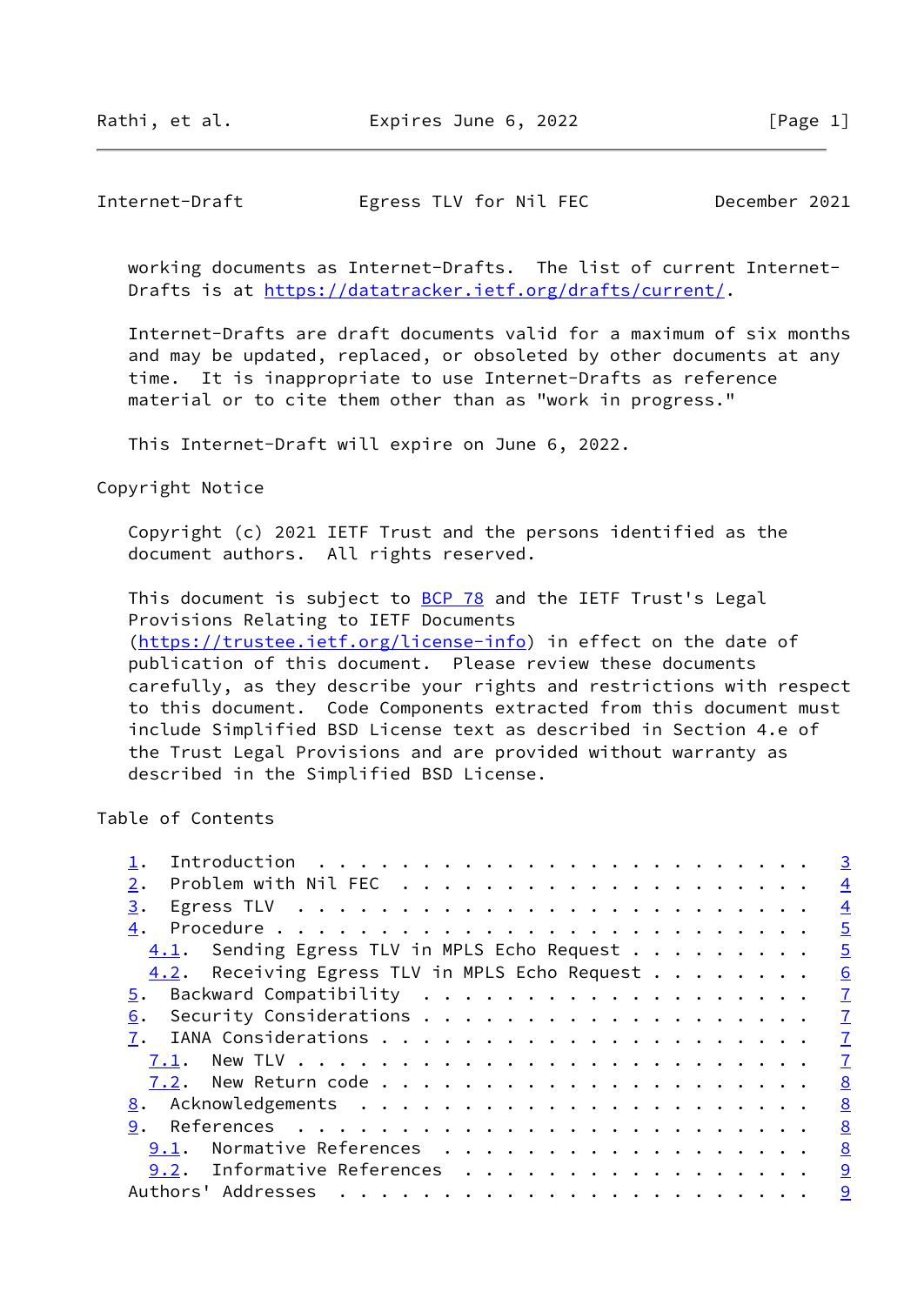Rathi, et al. **Expires June 6, 2022** [Page 2]

<span id="page-2-1"></span>Internet-Draft Egress TLV for Nil FEC December 2021

### <span id="page-2-0"></span>[1](#page-2-0). Introduction

 Segment routing supports the creation of explicit paths using adjacency- sids, node-sids, and anycast-sids. In certain usecases, the TE paths are built using mechanisms described in [\[I.D-ietf-spring-segment-routing-policy](#page-8-4)] by stacking the labels that represent the nodes and links in the explicit path. When the SR-TE paths are built by the controller, the head-end routers may not have the complete database of the network and may not be aware of the FEC associated with labels that are used in the label stack. A very useful Operations And Maintenance (OAM) requirement is to be able to ping and trace these paths. A simple mpls ping and traceroute mechanism comprises of ability to traverse the SR-TE path without having to validate the control plane state.

MPLS ping and traceroute mechanism as described in [[RFC8029\]](https://datatracker.ietf.org/doc/pdf/rfc8029) and related extensions for SR as defined in [\[RFC8287](https://datatracker.ietf.org/doc/pdf/rfc8287)] is very useful to precisely validate the control plane and data plane synchronization. It also provides ability to traverse multiple ECMP paths and validate each of the ECMP paths. Use of Target FEC requires all nodes in the network to have implemented the validation procedures. All intermediate nodes may not have been upgraded to support validation procedures. In such cases, it is useful to have ability to traverse the paths using ping and traceroute without having to obtain the Forwarding Equivalence Class (FEC) for each label. [[RFC8029](https://datatracker.ietf.org/doc/pdf/rfc8029)] supports this mechanism with FECs like Nil FEC and Generic FEC.

 Generic IPv4 and IPv6 FEC are used when the protocol that is advertising the label is unknown. The information that is carried in Generic FEC is the IPv4 or IPv6 prefix and prefix length. Thus Generic FEC types perform an additional control plane validation. But the details of generic FEC and validation procedures are not very detailed in the [\[RFC8029](https://datatracker.ietf.org/doc/pdf/rfc8029)]. The use-case mostly specifies inter-AS VPNs as the motivation. Certain aspects of Segment Routing such as anycast SIDs requires clear guidelines on how the validation procedure should work. Also Generic FEC may not be widely supported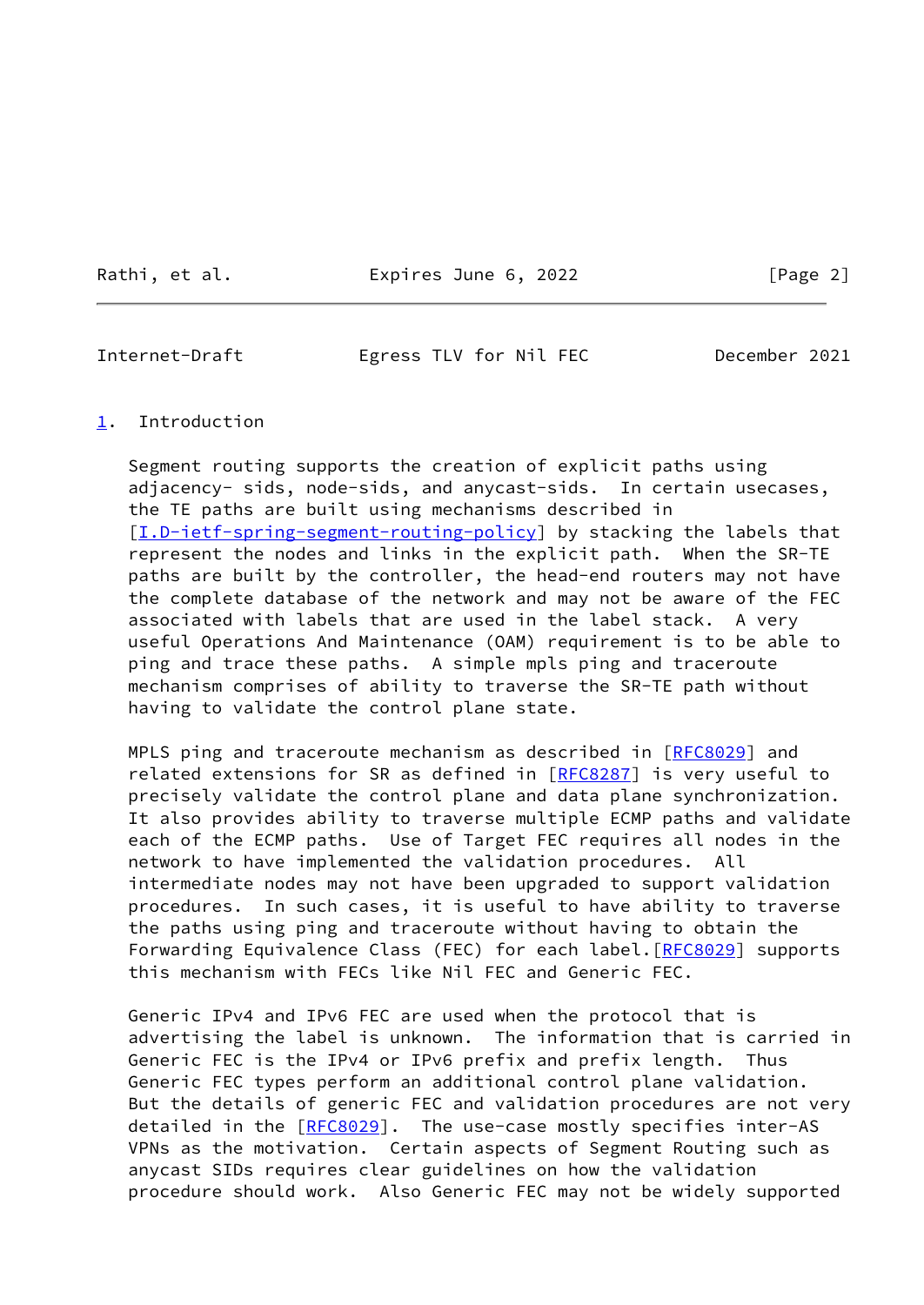and if transit routers are not upgraded to support validation of generic FEC, traceroute may fail. on other hand, Nil FEC consists of the label and there is no other associated FEC information. NIL FEC is used to traverse the path without validation for cases where the FEC is not defined or routers are not upgraded to support the FECs. Thus it can be used to check any combination of segments on any data path. The procedures described in [[RFC8029\]](https://datatracker.ietf.org/doc/pdf/rfc8029) are mostly applicable when the Nil FEC is used where the Nil FEC is an intermediate FEC in the label stack. When all labels in label-stack are represented using single Nil FEC, it poses some challenges.

| Rathi, et al. | Expires June 6, 2022 | [Page 3] |
|---------------|----------------------|----------|
|---------------|----------------------|----------|

<span id="page-3-1"></span>Internet-Draft Egress TLV for Nil FEC December 2021

[Section 2](#page-3-0) discusses the problems associated with using single Nil FEC in a MPLS ping/traceroute procedure and [Section 3](#page-4-0) and [Section 4](#page-4-1) discusses simple extensions needed to solve the problem.

<span id="page-3-0"></span>[2](#page-3-0). Problem with Nil FEC

 The purpose of Nil FEC as described in [\[RFC8029](https://datatracker.ietf.org/doc/pdf/rfc8029)] is to ensure hiding of transit tunnel information and in some cases to avoid false negatives when the FEC information is unknown.

 This draft uses single NIL FEC to represent complete label stack in MPLS ping/traceroute packet irrespective of number of segments in the label-stack. When router in the label-stack path receives MPLS ping/ traceroute packets, there is no definite way to decide on whether it is the intended egress router since Nil FEC does not carry any information. So there is high possibility that the packet may be mis-forwarded to incorrect destination but the ping/traceroute might still return success.

 To avoid this problem, there is a need to add additional information in the MPLS ping and traceroute packet along with Nil FEC to do minimal validation on egress/destination router and sends proper information to ingress router on success and failure. This additional information should help to report transit router information to ingress/initiator router that can be used by offline application to validate the traceroute path.

 Thus addition of egress information in ping/traceroute packet will help in validating Nil-FEC on each receiving router on label-stack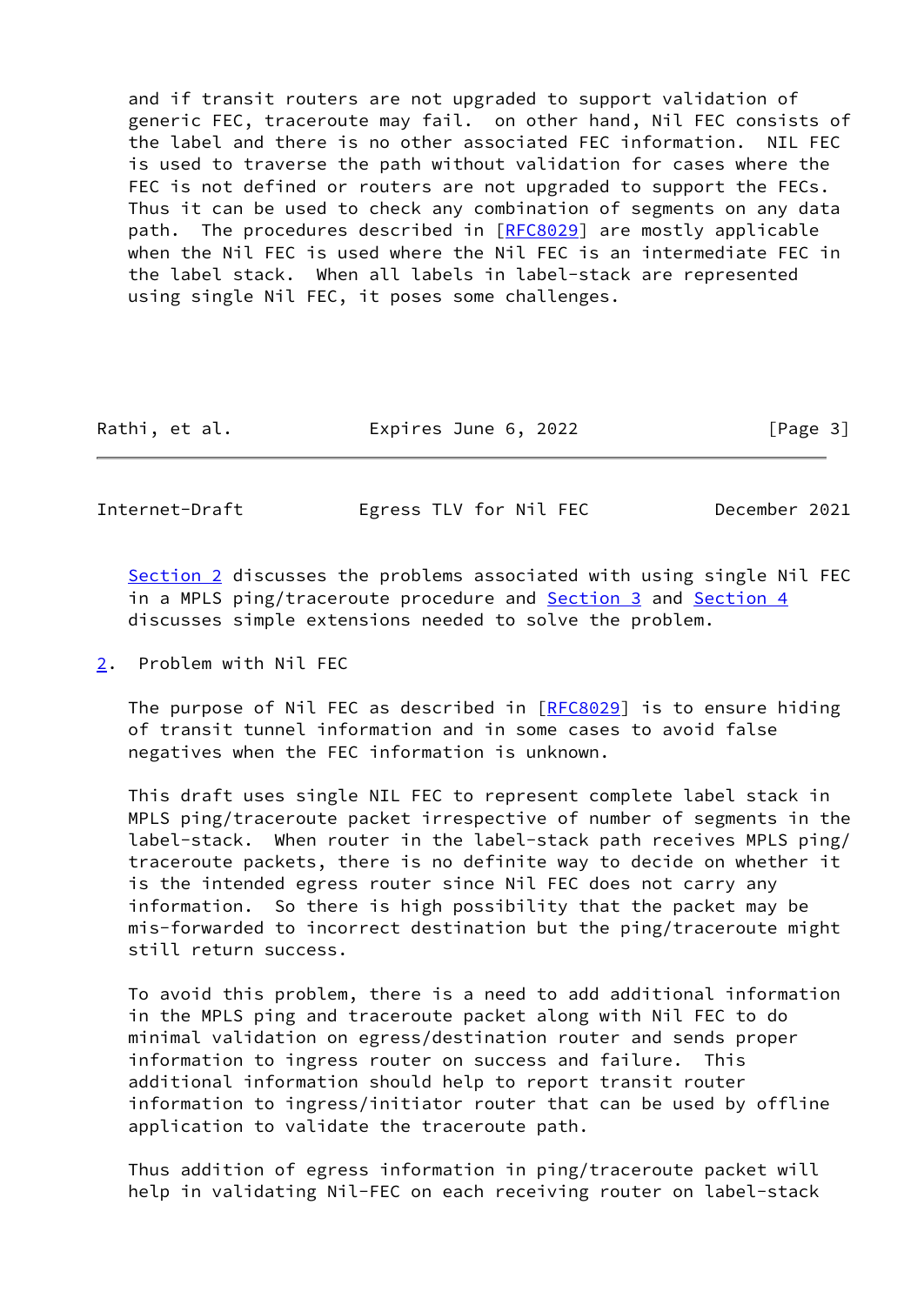path to ensure the correct destination. It can be used to check any combination of segments on any path without upgrading transit nodes.

## <span id="page-4-0"></span>[3](#page-4-0). Egress TLV

 The Egress object is a TLV that MAY be included in an MPLS Echo Request message. Its an optional TLV and should appear before FEC stack TLV in the MPLS Echo Request packet. In case multiple Nil FEC is present in Target FEC Stack TLV, Egress TLV should be added corresponding to the ultimate egress of the label-stack. It can be use for any kind of path with Egress TLV added corresponding to the end-point of the path. Explicit Path can be created using node-sid, adj-sid, binding-sid etc, EGRESS TLV prefix will be derived from path egress/destination and not based on labels used in the path to reach the destination. The format is as specified below:

| Rathi, et al. | Expires June 6, 2022 | [Page 4] |
|---------------|----------------------|----------|
|---------------|----------------------|----------|

<span id="page-4-2"></span>Internet-Draft Egress TLV for Nil FEC December 2021

0 1 2 3 0 1 2 3 4 5 6 7 8 9 0 1 2 3 4 5 6 7 8 9 0 1 2 3 4 5 6 7 8 9 0 1 +-+-+-+-+-+-+-+-+-+-+-+-+-+-+-+-+-+-+-+-+-+-+-+-+-+-+-+-+-+-+-+-+ | Type = 28 (EGRESS TLV) | Length | +-+-+-+-+-+-+-+-+-+-+-+-+-+-+-+-+-+-+-+-+-+-+-+-+-+-+-+-+-+-+-+-+ Prefix (4 or 16 octets) +-+-+-+-+-+-+-+-+-+-+-+-+-+-+-+-+-+-+-+-+-+-+-+-+-+-+-+-+-+-+-+-+

Type : 28 ([Section 7.1](#page-7-3))

 Length : variable based on IPV4/IPV6 prefix. Length excludes the length of Type and length field. Length will be 4 octets for IPv4 and 16 octets for IPv6.

 Prefix : This field carries the valid IPv4 prefix of length 4 octets or valid IPv6 Prefix of length 16 octets. It can be obtained from egress of Nil FEC corresponding to last label in the label-stack or SR-TE policy endpoint field [\[I.D-ietf-idr-segment-routing-te-policy](#page-5-2)].

<span id="page-4-1"></span>[4](#page-4-1). Procedure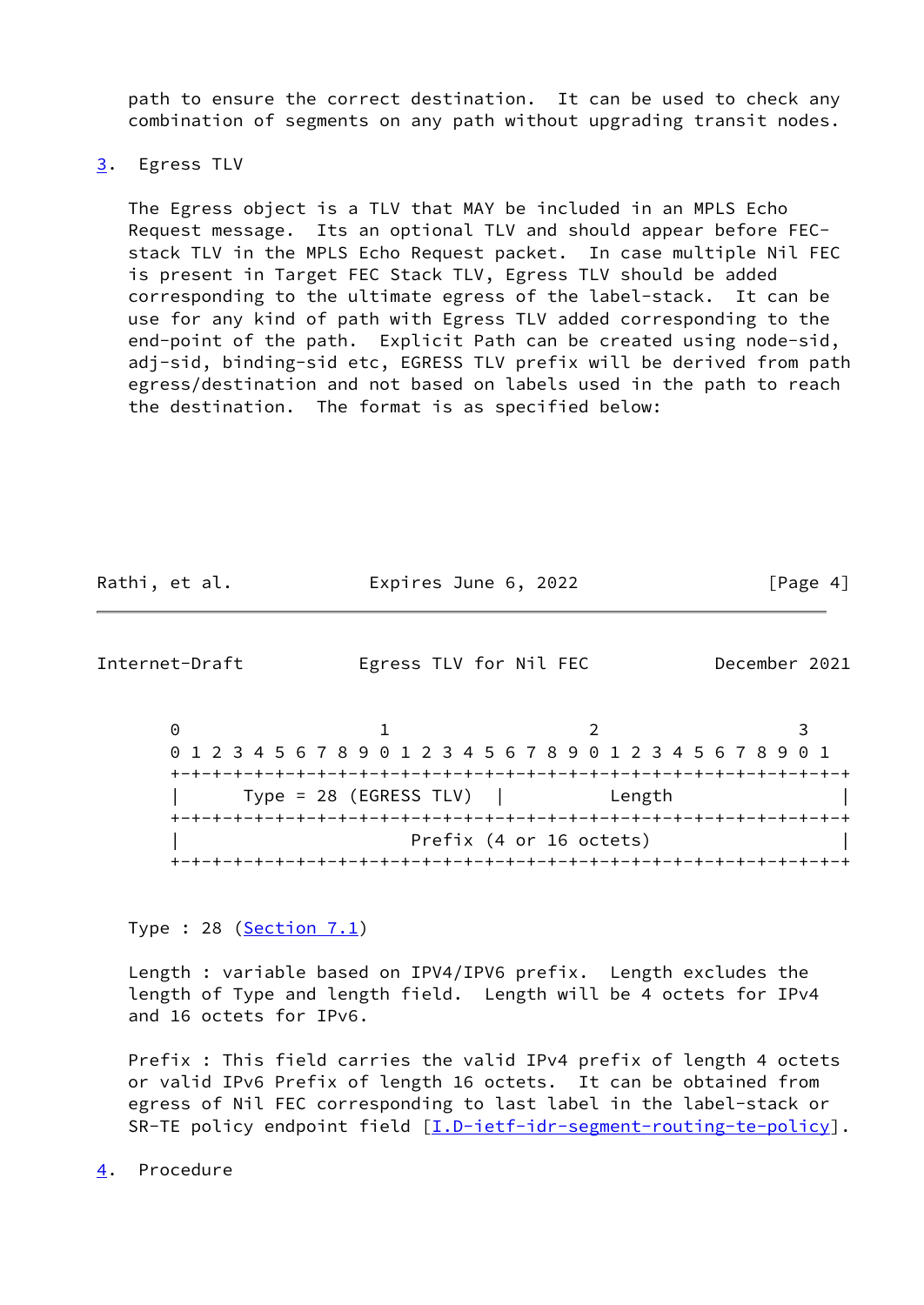This section describes aspects of LSP Ping and Traceroute operations that require further considerations beyond [[RFC8029\]](https://datatracker.ietf.org/doc/pdf/rfc8029).

#### <span id="page-5-0"></span>[4.1](#page-5-0). Sending Egress TLV in MPLS Echo Request

 As stated earlier, when the sender node builds a Echo Request with target FEC Stack TLV, Egress TLV SHOULD appear before Target FEC stack TLV in MPLS Echo Request packet.

Ping

 When the sender node builds a Echo Request with target FEC Stack TLV that contains a single NiL FEC corresponding to the last segment of the SR-TE path, sender node MUST add a Egress TLV with prefix obtained from SR-TE policy endpoint field [\[I.D-ietf-idr-segment-routing-te-policy](#page-5-2)] to indicate the egress for this Nil FEC in the Echo Request packet. In case endpoint is not specified or is equal to 0, sender MUST use the prefix corresponding to last segment of the SR-TE path as prefix for Egress TLV.

#### Traceroute

 When the sender node builds a Echo Request with target FEC Stack TLV that contains a single NiL FEC corresponding to complete segment-list of the SR-TE path, sender node MUST add a Egress TLV with prefix obtained from SR-TE policy endpoint field

| Rathi, et al. | Expires June 6, 2022 | [Page 5] |
|---------------|----------------------|----------|
|               |                      |          |

<span id="page-5-1"></span>Internet-Draft Egress TLV for Nil FEC December 2021

<span id="page-5-2"></span> [I.D-ietf-idr-segment-routing-te-policy] to indicate the egress for this Nil FEC in the Echo Request packet. Some implementations may send multiple NilFEC but it is not really required. In case headend sends multiple Nil FECs the last one should have the egress TLV. When the label stack becomes zero, all Nil FEC TLVs are removed and egress TLV MUST be validated from last Nil FEC In case endpoint is not specified or is equal to 0 ( as in case of color-only SR-TE policy), sender MUST use the prefix corresponding to the last segment endpoint of the SR-TE path i.e. ultimate egress as prefix for Egress TLV.

 ----R3----  $/ (1003)$  $(1001)$  /  $(1005)$   $(1007)$ R1----R2(1002) R5----R6----R7(prefix X)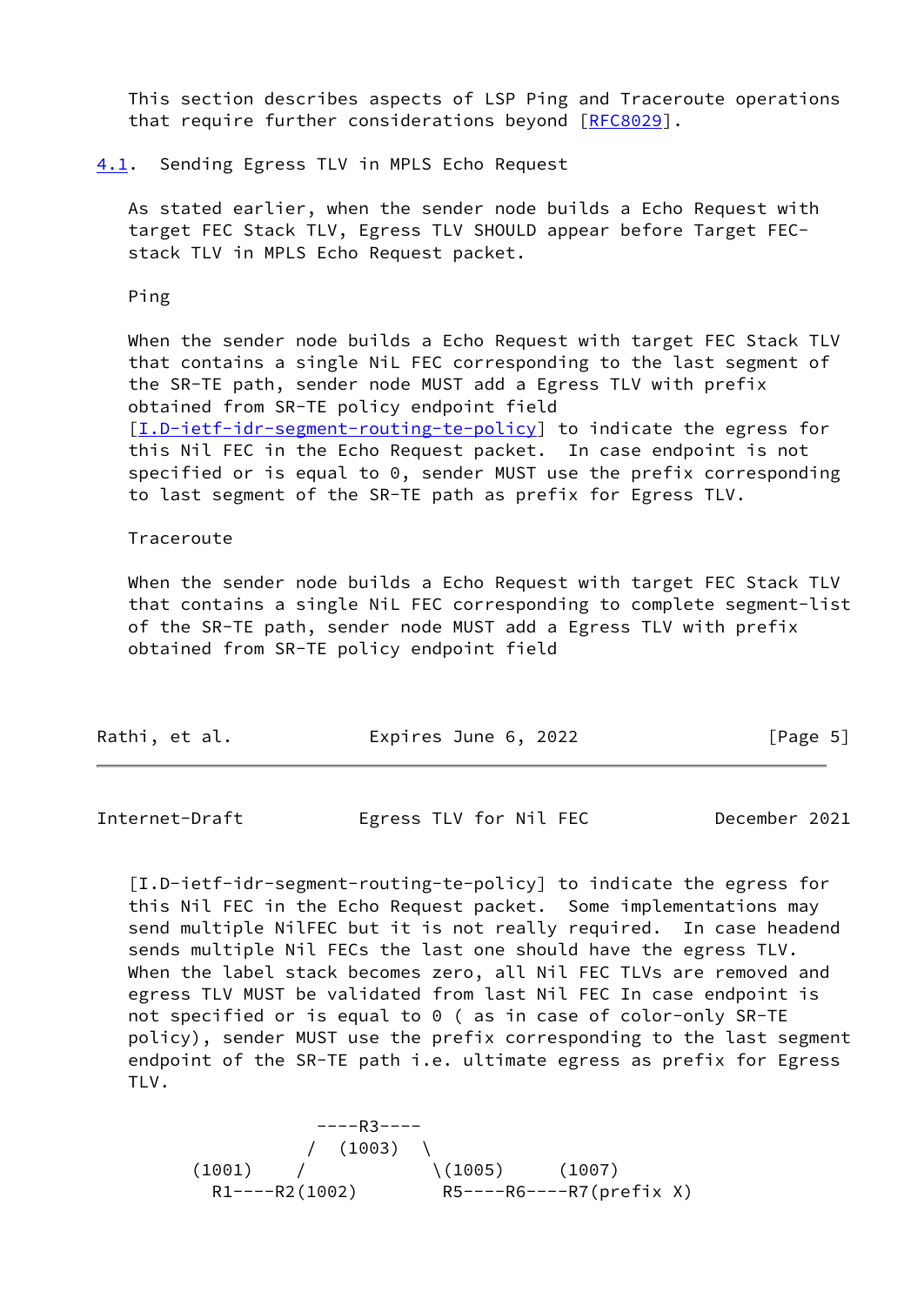

 Consider the SR-TE policy configured with label-stack as 1002, 1004 , 1007 and end point/destination as prefix X on ingress router R1 to reach egress router R7. Segment 1007 belongs to R7 that has prefix X locally configured on it.

 In Ping Echo Request, with target FEC Stack TLV that contains a single NiL FEC corresponding to 1007, should add Egress TLV for endpoint/destination prefix X with type as EGRESS-TLV, length depends on if X is IPv4 or IPv6 address and prefix as X.

 In Traceroute Echo Request, with target FEC Stack TLV that contains a single NiL FEC corresponding to complete label-stack (1002, 1004, 1007) or multiple Nil-FEC corresponding to each label in label-stack, should add single Egress TLV for endpoint/destination prefix X with type as EGRESS-TLV, length depends on if X is IPv4 or IPv6 address and prefix as X. In case X is not present or is set to 0 ( as in case of color-only SR-TE policy), sender should use endpoint of segment 1007 as prefix for Egress TLV.

<span id="page-6-0"></span>[4.2](#page-6-0). Receiving Egress TLV in MPLS Echo Request

No change in the processing for Nil FEC as defined in [[RFC8029](https://datatracker.ietf.org/doc/pdf/rfc8029)] in Target FEC stack TLV Node that receives an MPLS echo request.

 Additional processing done for Egress TLV on receiver node as follows:

 1. If the Label-stack-depth is greater than 0 and the Target FEC Stack sub-TLV at FEC-stack-depth is Nil FEC, set Best-return-code to

| Rathi, et al.<br>Expires June 6, 2022<br>[Page 6] |  |
|---------------------------------------------------|--|
|---------------------------------------------------|--|

<span id="page-6-1"></span>Internet-Draft Egress TLV for Nil FEC December 2021

 8 ("Label switched at stack-depth") and Best-return-subcode to Label stack-depth to report transit switching in MPLS Echo Reply message.

 2. If the Label-stack-depth is 0 and the Target FEC Stack sub-TLV at FEC-stack-depth is Nil FEC then do the look up for an exact match of the EGRESS TLV prefix to any of locally configured interfaces or loopback addresses.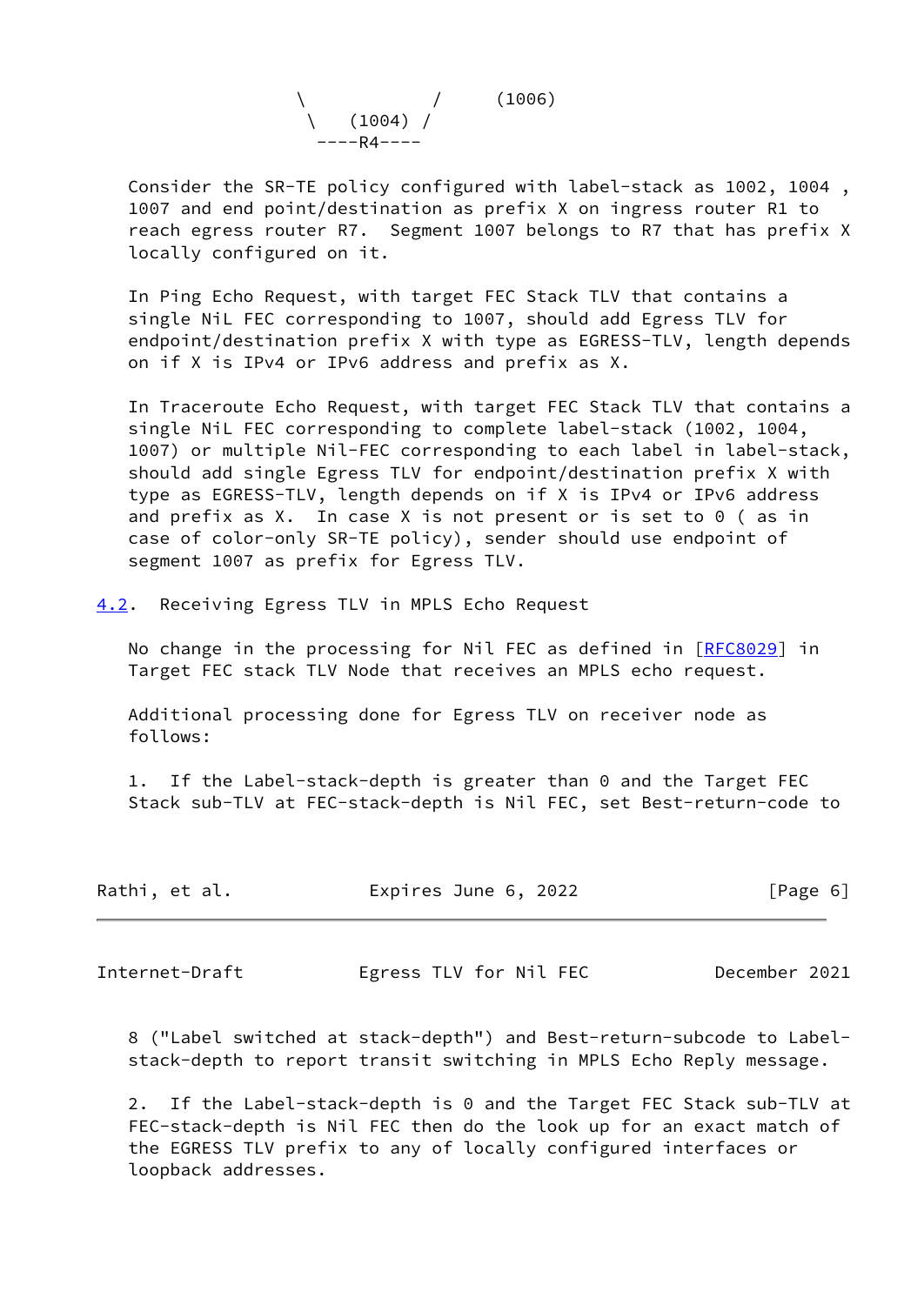2a. If EGRESS TLV prefix look up succeeds, set Best-return-code to 36 ("Replying router is an egress for the prefix in EGRESS-TLV") [\(Section 7.2](#page-8-0)) and Best-return-subcode to 1 to report egress ok in MPLS Echo Reply message.

 2b. If EGRESS TLV prefix look up fails, set the Best-return-code to 10, "Mapping for this FEC is not the given label at stack-depth" and Best-return-subcode to 1.

<span id="page-7-0"></span>[5](#page-7-0). Backward Compatibility

 The extension proposed in this document is backward compatible with procedures described in [\[RFC8029](https://datatracker.ietf.org/doc/pdf/rfc8029)]. Router that does not support EGRESS-TLV, will ignore it and use current NIL-FEC procedures described in [\[RFC8029](https://datatracker.ietf.org/doc/pdf/rfc8029)].

 When the egress node in the path does not support the extensions proposed in this draft egress validation will not be done and Best return-code as 3 ("Replying router is an egress for the FEC at stack depth") and Best-return- subcode as 1 to report egress ok will be set in MPLS Echo Reply message.

 When the transit node in the path does not support the extensions proposed in this draft Best-return-code as 8 ("Label switched at stack-depth") and Best-return-subcode as Label-stack-depth to report transit switching will be set in MPLS Echo Reply message.

<span id="page-7-1"></span>[6](#page-7-1). Security Considerations

**TBD** 

<span id="page-7-2"></span>[7](#page-7-2). IANA Considerations

<span id="page-7-3"></span>[7.1](#page-7-3). New TLV

 IANA need to assign new value for EGRESS TLV in the "Multi-Protocol Label Switching (MPLS) Label Switched Paths (LSPs) Ping Parameters" in "TLVs" sub-registry [*IANA*].

<span id="page-7-4"></span>

| Rathi, et al.  | Expires June 6, 2022   | [Page 7]      |
|----------------|------------------------|---------------|
| Internet-Draft | Egress TLV for Nil FEC | December 2021 |

+-------+-------------+---------------+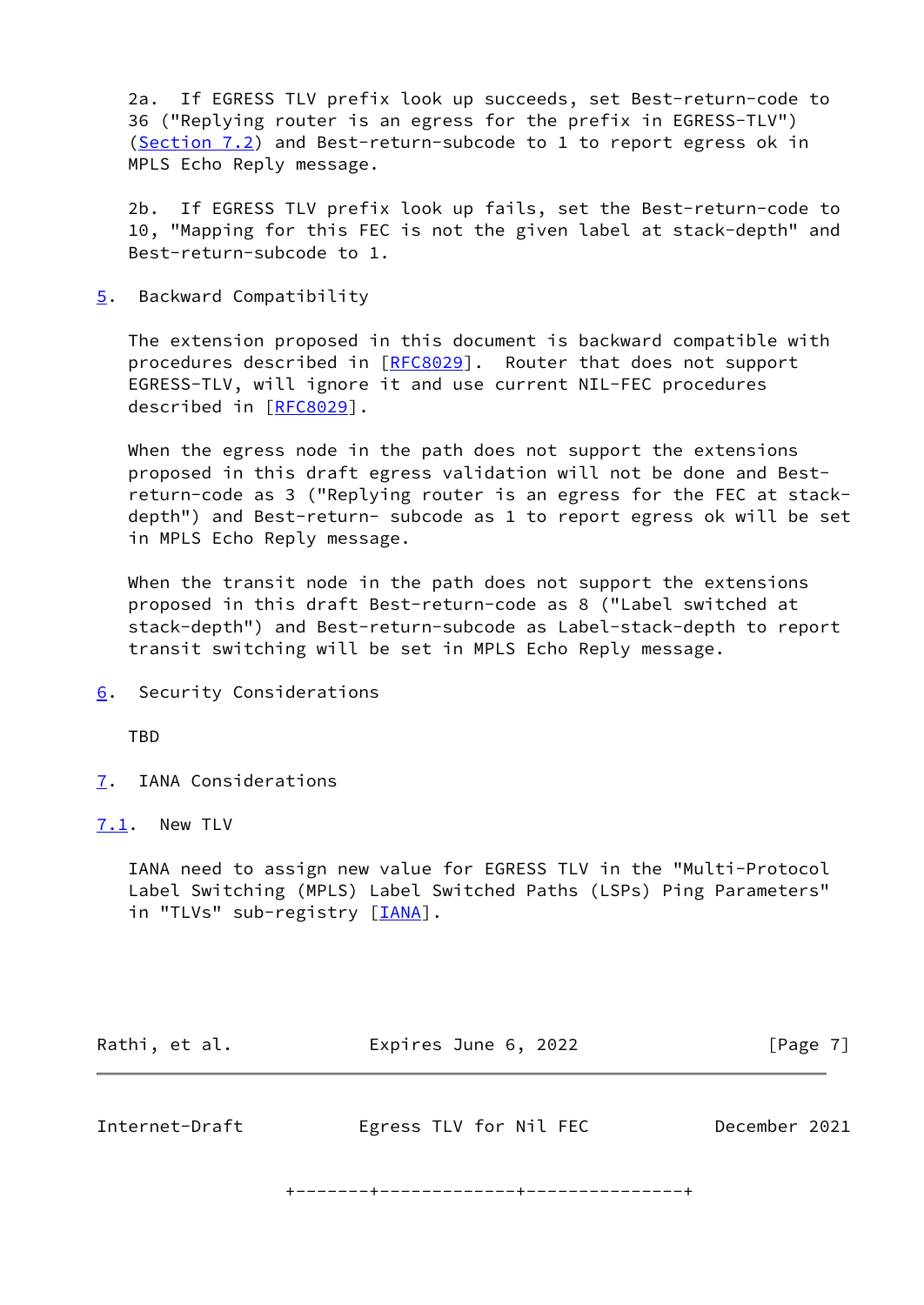| +-------+-------------+-------------<br>  28   EGRESS TLV   <u>Section 3</u> |  | Value   Description   Reference |               |  |
|------------------------------------------------------------------------------|--|---------------------------------|---------------|--|
|                                                                              |  |                                 | This document |  |

Table 1: TLVs Sub-Registry

<span id="page-8-0"></span>[7.2](#page-8-0). New Return code

 IANA need to assign new Return Code for "Replying router is an egress for the prefix in EGRESS-TLV" in the "Multi-Protocol Label Switching (MPLS) Label Switched Paths (LSPs) Ping Parameters" in "Return Codes" sub-registry. [\[IANA](#page-9-2)].

| Value | Description                                                                                       | Reference |
|-------|---------------------------------------------------------------------------------------------------|-----------|
| -36   | Replying router is an egress $\int$ Section 4.2<br>  for the prefix in EGRESS-TLV   This document |           |

Table 2: Return code Sub-Registry

<span id="page-8-1"></span>[8](#page-8-1). Acknowledgements

TBD.

- <span id="page-8-2"></span>[9](#page-8-2). References
- <span id="page-8-3"></span>[9.1](#page-8-3). Normative References
	- [I.D-ietf-idr-segment-routing-te-policy]

 Filsfils, C., Ed., Previdi, S., Ed., Talaulikar , K., Mattes, P., Rosen, E., Jain, D., and S. Lin, "Advertising Segment Routing Policies in BGP", [draft-ietf-idr-segment](https://datatracker.ietf.org/doc/pdf/draft-ietf-idr-segment-routing-te-policy-09) [routing-te-policy-09,](https://datatracker.ietf.org/doc/pdf/draft-ietf-idr-segment-routing-te-policy-09) work in progress, may 2020, <[https://datatracker.ietf.org/doc/html/draft-ietf-idr](https://datatracker.ietf.org/doc/html/draft-ietf-idr-segment-routing-te-policy-09) [segment-routing-te-policy-09>](https://datatracker.ietf.org/doc/html/draft-ietf-idr-segment-routing-te-policy-09).

<span id="page-8-4"></span>[I.D-ietf-spring-segment-routing-policy]

 Filsfils, C., Talaulikar , K., Bogdanov, A., Mattes, P., and D. Voyer, "Segment Routing Policy Architecture", [draft-ietf-spring-segment-routing-policy-08](https://datatracker.ietf.org/doc/pdf/draft-ietf-spring-segment-routing-policy-08), work in progress, July 2020, <[https://datatracker.ietf.org/doc/html/draft-ietf-spring](https://datatracker.ietf.org/doc/html/draft-ietf-spring-segment-routing-policy-08) [segment-routing-policy-08>](https://datatracker.ietf.org/doc/html/draft-ietf-spring-segment-routing-policy-08).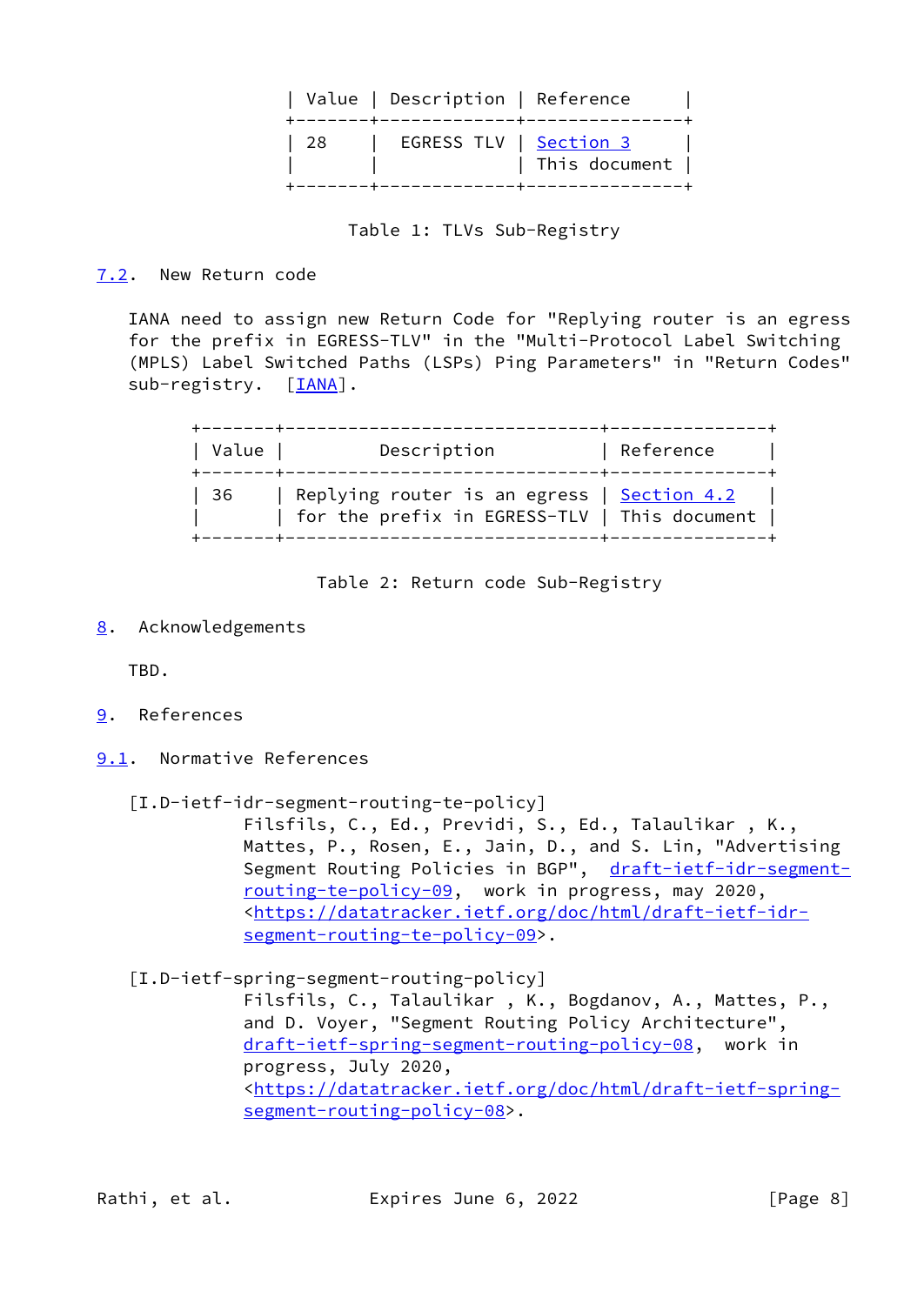<span id="page-9-1"></span>

- [RFC2119] Bradner, S., "Key words for use in RFCs to Indicate Requirement Levels", [BCP 14](https://datatracker.ietf.org/doc/pdf/bcp14), [RFC 2119](https://datatracker.ietf.org/doc/pdf/rfc2119), DOI 10.17487/RFC2119, March 1997, <[https://www.rfc-editor.org/info/rfc2119>](https://www.rfc-editor.org/info/rfc2119).
- [RFC8029] Kompella, K., Swallow, G., Pignataro, C., Ed., Kumar, N., Aldrin, S., and M. Chen, "Detecting Multiprotocol Label Switched (MPLS) Data-Plane Failures", [RFC 8029](https://datatracker.ietf.org/doc/pdf/rfc8029), DOI 10.17487/RFC8029, March 2017, <[https://www.rfc-editor.org/info/rfc8029>](https://www.rfc-editor.org/info/rfc8029).
- [RFC8174] Leiba, B., "Ambiguity of Uppercase vs Lowercase in [RFC](https://datatracker.ietf.org/doc/pdf/rfc2119) [2119](https://datatracker.ietf.org/doc/pdf/rfc2119) Key Words", [BCP 14](https://datatracker.ietf.org/doc/pdf/bcp14), [RFC 8174,](https://datatracker.ietf.org/doc/pdf/rfc8174) DOI 10.17487/RFC8174, May 2017, [<https://www.rfc-editor.org/info/rfc8174](https://www.rfc-editor.org/info/rfc8174)>.
- [RFC8287] Kumar, N., Ed., Pignataro, C., Ed., Swallow, G., Akiya, N., Kini, S., and M. Chen, "Label Switched Path (LSP) Ping/Traceroute for Segment Routing (SR) IGP-Prefix and IGP-Adjacency Segment Identifiers (SIDs) with MPLS Data Planes", [RFC 8287,](https://datatracker.ietf.org/doc/pdf/rfc8287) DOI 10.17487/RFC8287, December 2017, <[https://www.rfc-editor.org/info/rfc8287>](https://www.rfc-editor.org/info/rfc8287).
- <span id="page-9-2"></span><span id="page-9-0"></span>[9.2](#page-9-0). Informative References
	- [IANA] IANA, "Multiprotocol Label Switching (MPLS) Label Switched Paths (LSPs) Ping Parameters", <[http://www.iana.org/assignments/mpls-lsp-ping](http://www.iana.org/assignments/mpls-lsp-ping-parameters) [parameters>](http://www.iana.org/assignments/mpls-lsp-ping-parameters).

Authors' Addresses

 Deepti N. Rathi (editor) Juniper Networks Inc. Exora Business Park Bangalore, KA 560103 India

Email: deeptir@juniper.net

 Kapil Arora Juniper Networks Inc. Exora Business Park Bangalore, KA 560103 India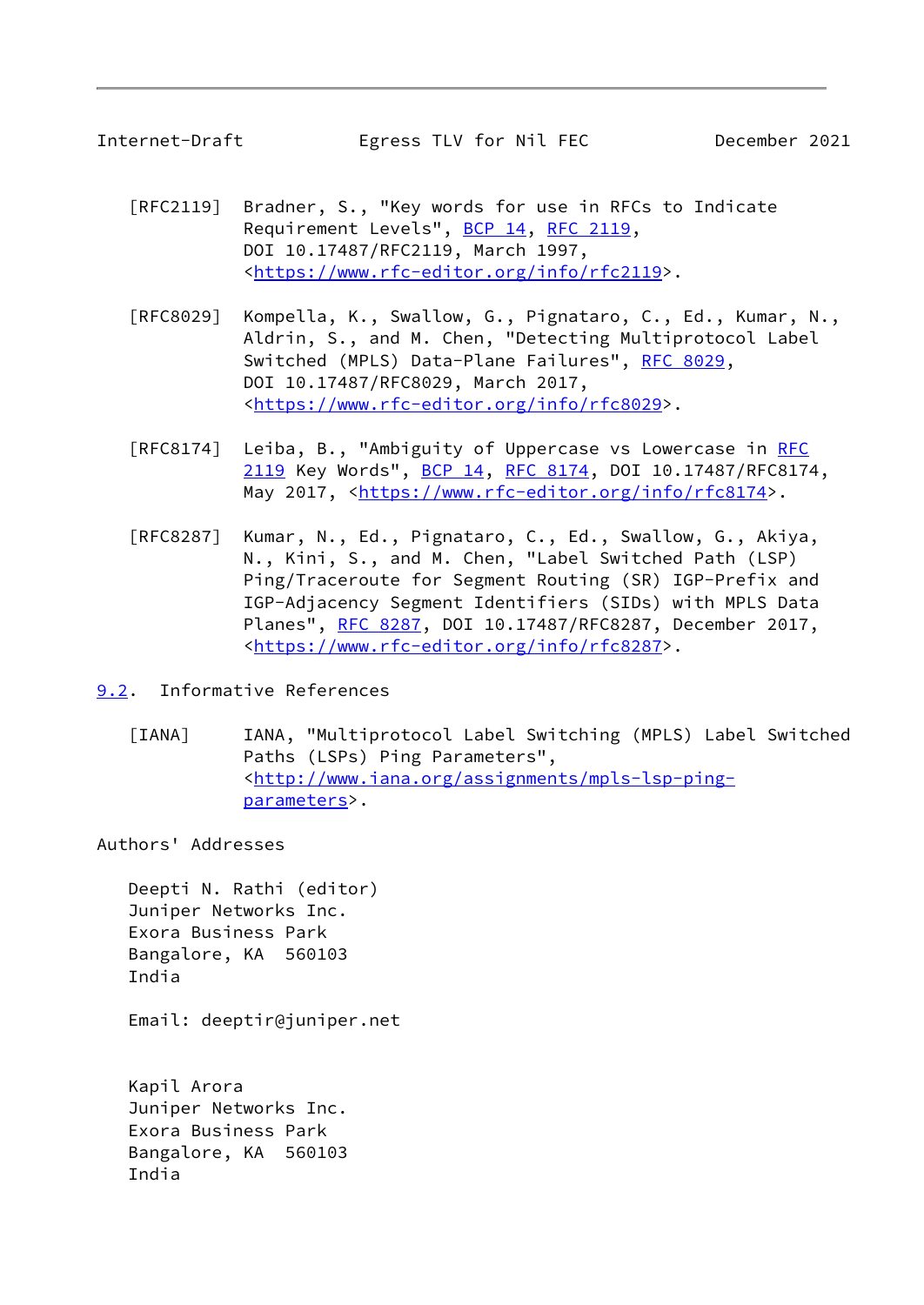| Rathi, et al. | Expires June 6, 2022 |  | [Page 9] |  |
|---------------|----------------------|--|----------|--|
|               |                      |  |          |  |

Internet-Draft Egress TLV for Nil FEC December 2021

 Shraddha Hegde Juniper Networks Inc. Exora Business Park Bangalore, KA 560103 India

Email: shraddha@juniper.net

 Zafar Ali Cisco Systems, Inc.

Email: zali@cisco.com

 Nagendra Kumar Nainar Cisco Systems, Inc.

Email: naikumar@cisco.com